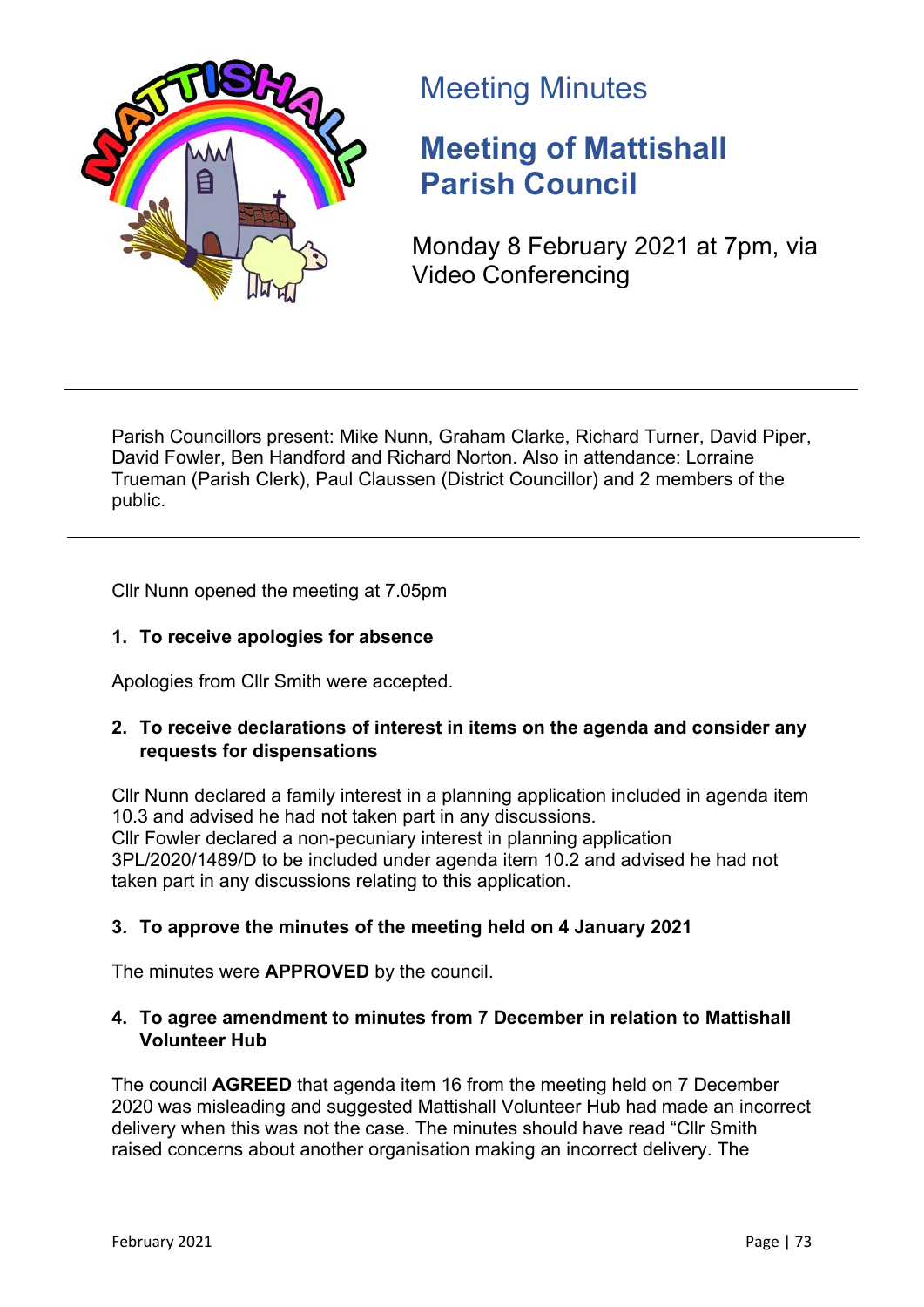council felt this was a human error and that they should proceed with the delivery of the hampers as previously agreed with Mattishall Volunteer Hub."

## **5. Open forum for Public Participation: an opportunity to hear from members of the public and Breckland District Councillors**

Cllr Paul Claussen confirmed that the local elections are expected to go ahead in May, and preparation work has started at the council.

Cllr Claussen also spoke about the work going on behind the scenes to address the flooding issues. He advised that Lord Dannatt is chairing an independent body who will look at where the responsibilities lie.

# **6. Finance**

## **6.1.To approve the payment list**

The payments as listed at the bottom of the minutes were **APPROVED.**

## **6.2.To agree internal auditor for 2020/21**

The council **AGREED** to appoint Max Bergin, the same internal auditor as last year, for 2020/21 internal audit.

## **7. To report progress on items not on the agenda from the last meeting (Clerk's Report)**

The Clerk's report is available to read on the website. The council were advised that one of the allotment tenancy agreements had not been renewed and the clerk had contacted the next person on the waiting list. The council enguired about the waiting list and the clerk advised that there were currently approx. 6 people on the waiting list and that people could expect to wait more than 2 years for a plot.

## **8. To receive update on flooding issues and agree how the Parish Council will support the residents.**

Cllr Handford advised that he and the clerk had met with the lead local flood authority and some of the impacted residents. The LLFA were surprised that none of the residents had started legal action but Cllr Handford thought it would be helpful having the LLFA on board who can identify who is responsible for the issues raised. The clerk had heard from Anglian Water and a post was going onto Facebook to ask the residents for more information.

## **9. To receive recommendations and agree how to proceed with the donation offer for dog fouling signs, requested placement along field footpaths from Welgate to Gregs Close.**

The councillors debated the effectiveness of signs with some of the councillors being against the placing of more signage around the village. The councillors voted 5 to 2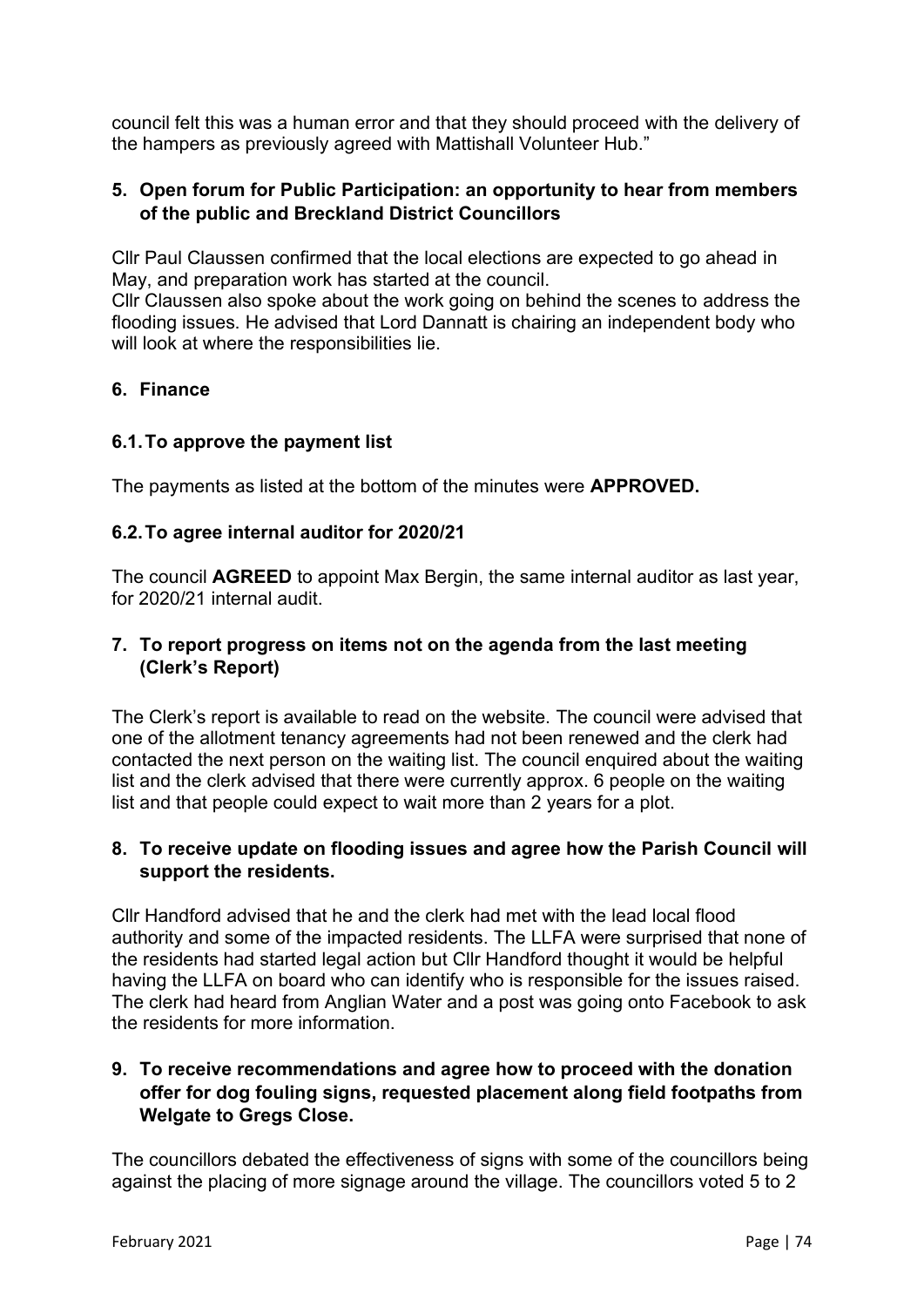in **FAVOUR** of accepting the donation for the signage. They also discussed involving the children in the community to design the signs. It was suggested this could help to educate residents of the consequences of not picking up after your dog, 6 councillors voted in **FAVOUR** of involving the local children. Cllr Piper and the clerk will work together to contact the local school and clubs.

## **10.Planning matters**

#### **10.1.To receive results of applications**

3PL/2020/1307/HOU, Moat Farm, 35 Dereham Road, Siting of greenhouse in garden. APPROVED.

3PN/2020/0056/UC, Agricultural Building at South Green Farm, Prior approval for conversion of barn to one dwelling (General Permitted England Order 2015 as amended Schedule 2, Part 3, Class Q). PRIOR APPROVAL GIVEN.

3PL/2020/1410/HOU, 7 Geddes Way, Proposed loft conversion with dormer windows. REFUSED.

## **10.2.To receive report from Neighbourhood Plan delivery and monitoring group on applications with comments due before this meeting**

3PL/2020/1489/D - Plot 6 17 Gregs Close - Reserved matter application for six self/custom build residential properties dwellings following outline permission Reference number 3PL/2018/1409/O (Plot 6).

Mattishall Parish Council (MPC) objects to this application. MPC accepts the principle of this 'Self Custom Build' development that sits outside the village boundary and was granted prior to Breckland Local Plan being adopted. Permission 3PL/2018/1409/O conditions state: A design code is to be submitted detailing materials, fenestration, hard and soft landscaping in accord with Policy DC 12 and DC 16. Condition 6 requires that prior to first occupation the Public Right of Way FP13 be diverted. MPC considers that this application constitutes overdevelopment building up to 1.0m of both the North and South boundaries and is in danger of forming a terrace with the dwelling on Plot 5. The permission is for a single 'Self Custom Build' dwelling not a dwelling with a self contained annex that could be rented out. The design is not sympathetic to the existing neighbouring properties in architectural style or shape, there is little by way of individuality that would be expected of a 'Custom Build'. Further this application does not demonstrate the use of energy efficient materials nor that electric vehicle charging points will be installed Policy HOU 06 and GEN 01. **Objector**

3PL/2020/1492/D – Plot 3 23 Gregs Close - Reserved matter application for six self/custom build residential properties dwellings following outline permission Reference number 3PL/2018/1409/O (Plot 3)

Mattishall Parish Council (MPC) objects to this application. MPC accepts the principle of this 'Self Custom Build' development that sits outside the village boundary and was granted prior to Breckland Local Plan being adopted. Permission 3PL/2018/1409/O conditions state: A design code is to be submitted detailing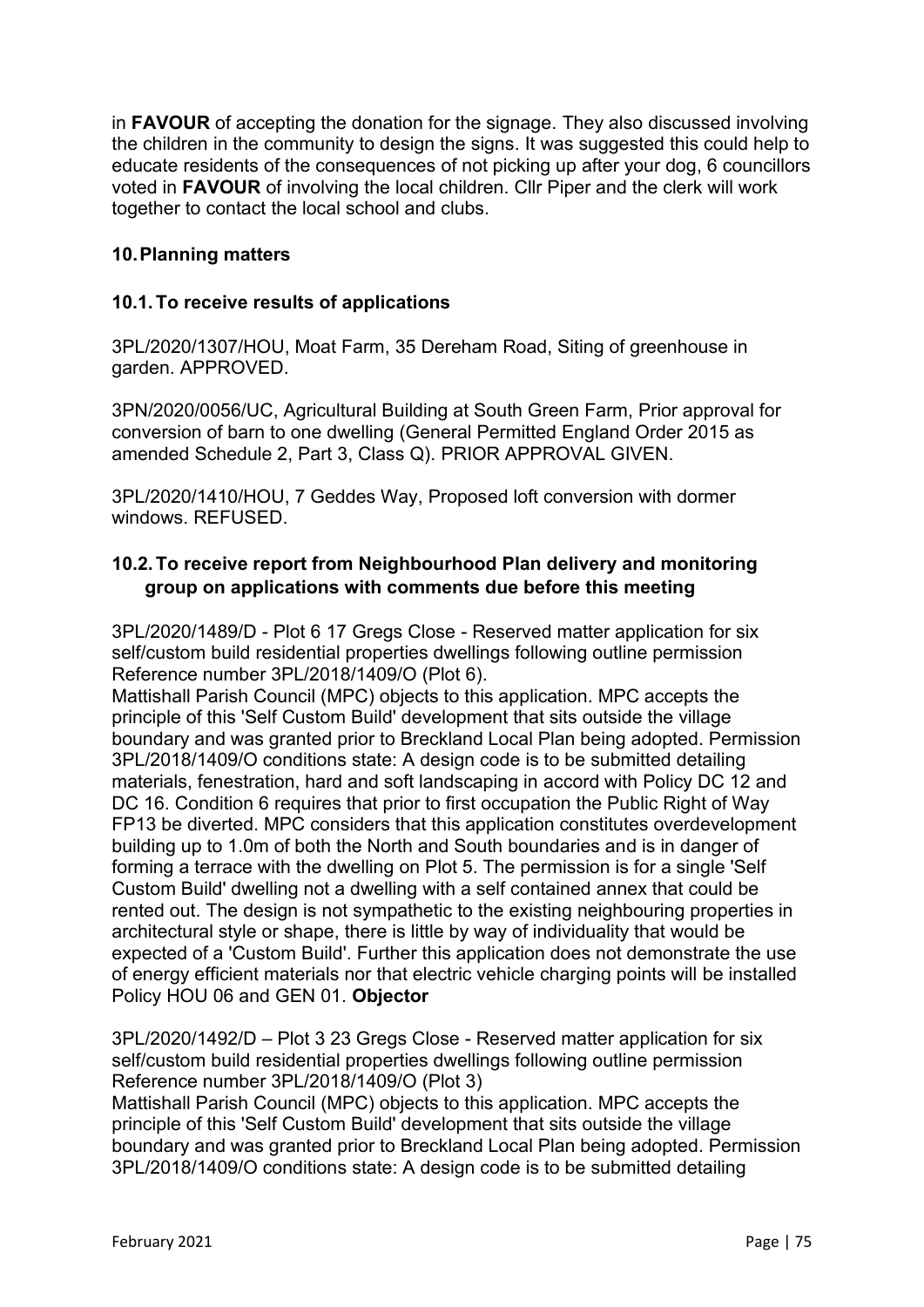materials, fenestration, hard and soft landscaping in accord with Policy DC 12 and DC16. Condition 6 requires that prior to first occupation the Public Right of Way FP13 be diverted. The Kitchen, Dining, Study and Family Room windows all face North into Plot 2 which will be overlooking. Should the owners of Plot 2 erect a 1.8m high close boarded fence between the properties then the natural light levels within the Kitchen, Dining, Study and Family Room will be unacceptable. This application does not demonstrate the use of energy efficient materials nor that electric vehicle charging points will be installed Policy HOU 6 and GEN 01. **Objector**

The council asked the clerk to contact Breckland District Council to inquire if the condition regarding footpath 13 on the Gregs Close planning applications has been discharged.

#### **10.3. To receive recommendation from Neighbourhood Plan delivery and monitoring group on current applications**

3PL/2021/0048/D - PLOT 1, 27 Gregs Close - Reserved matters for Plot 1 only following outline permission 3PL/2018/1409/O

Mattishall Parish Council (MPC) objects to this application. MPC accepts the principle of this 'Self Custom Build' development that sits outside the village boundary and was granted prior to Breckland Local Plan being adopted. Permission 3PL/2018/1409/O conditions state: A design code is to be submitted in accord with Policy DC12 and DC16. Condition 6 requires that prior to first occupation the Public Right of Way FP13 be diverted.

This application does not demonstrate the use of energy efficient materials nor that electric vehicle charging points will be installed, Policy HOU 6 and GEN 1. **Objector.** 6 councillors **AGREED** to send this comment.

3PL/2021/0076/HOU - 13 Parkers Road - Demolition of Existing Garage and Erection of Extension to Side of Property.

Mattishall Parish Council advises due to the nature of the proposed works that a RICS Surveyor carries out a Party Wall survey for the protection of the applicant and the owners of 12 Parker's Road. The Party Wall Act 1996 is a separate entity from Planning and Building Control. **Comments.**

6 councillors **AGREED** to send this comment.

8.03pm Cllr Turner left the meeting due to a connection issue.

3PL/2021/0080/D - PLOT 2 25 Gregs Close - Reserved matters for Plot 2 only following outline permission 3PL/2018/1409/O

Mattishall Parish Council acknowledges the offset of the design in relation to the building line in order to prevent terracing and mitigate overlooking. The Parish Council appreciates the individuality of the design. The property would benefit by having a electrical vehicle charging facility. **Comments.** 5 councillors **AGREED** to send this comment.

3PL/2021/0020/D - Glenthorne, 149 Dereham Road - Reserved matters application for two timber cabins for holiday accommodation following outline permission 3PL/2020/0358/O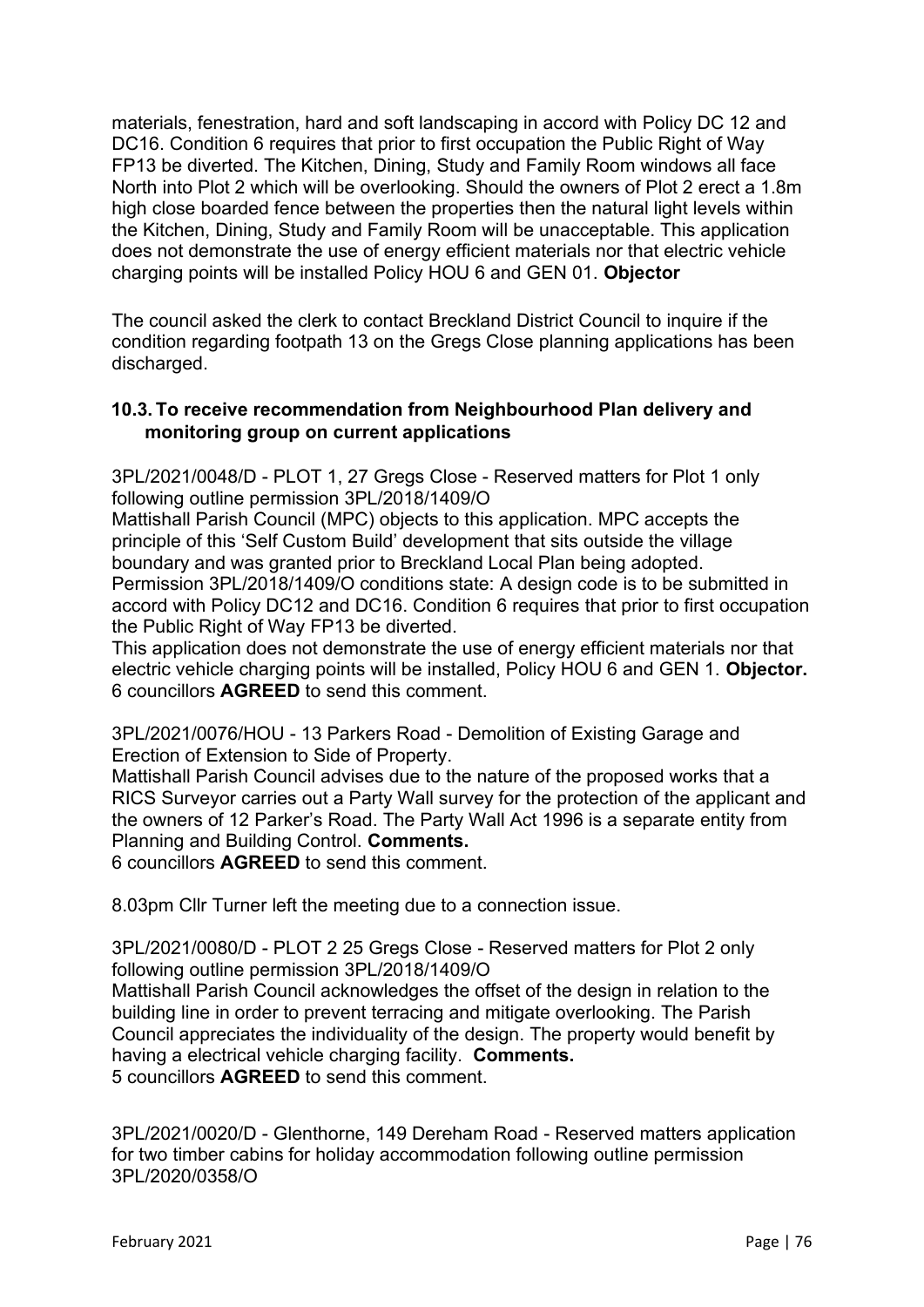Mattishall Parish Council have previously commented on this application on 01-05- 20 and 27-10-20 and have no further comments. **Comments.**

Cllrs Nunn and Handford declined to vote on this application. 4 councillors **AGREED** to send this comment.

3PL/2021/0071/HOU - Rookery Barn Rookery Farm, Occupation Road - 2no Single Storey Extensions to bungalow.

Mattishall Parish Council notes that this is a rural property built and occupied by Mr Hewitt and that the proposed extension is proportional to the existing property. The removal of a section of young hedging is unlikely to have any environmental impact. **Comments.**

6 councillors **AGREED** to send this comment.

8.06pm Cllr Turner returned to the meeting.

3PL/2021/0094/VAR - Heath Cottage Heath Road Mattishall - Variation of Condition No 2 on 3PL/2020/0607/HOU Additional Dormer and Rooflight.

Mattishall Parish Council has no further comments to make in respect of this variation to the previous application 3PL2020/067/HOU that was granted permission on 20-07-20. **Comments.**

7 councillors **AGREED** to send this comment.

## **10.4. To discuss and agree next steps in connection with Hopkins Homes planning application approval on land south of Dereham Road (3PL/2020/0462/F)**

Cllr Fowler explained that the planning application had been approved by Breckland District Council, planning committee on 25 January by 9 votes to 1. He proposed that the planning working group engage with Breckland District Council to discuss the S106 agreement and that they also setup meetings with Hopkins Homes to discuss the open space. The council also discussed the chatter that had been on social media and how some of the comments made were not factual. The councillors voted on 3 matters, with each matter receiving 7 votes in **FAVOUR**;

- for Cllr Handford and the clerk to make it known to the village that the Parish Council did not support the application and that the Parish Council are looking to engage with Breckland District Council and Hopkin Homes for the benefit of the village.
- for the Delivery and Monitoring Group to discuss the S106 with Breckland District Council and Hopkin Homes. These items include, but not exclusively, construction vehicle routes, site access and egress, vehicles not to travel through Mattishall village but to travel via Dereham/Yaxham to site and winter/summer contractor working hours.
- for the Delivery and Monitoring Group to meet monthly with Hopkin Homes to discuss the S106 content, which includes, but not exclusively, allotments, Local Equipped Area for Play, orchard, community land, woodland, road speed limit, bus shelters, electric vehicle charging points and the Parish Council's management of facilities.

The council will also ask Hopkin Homes to chair an open forum where the public can attend and raise any issues.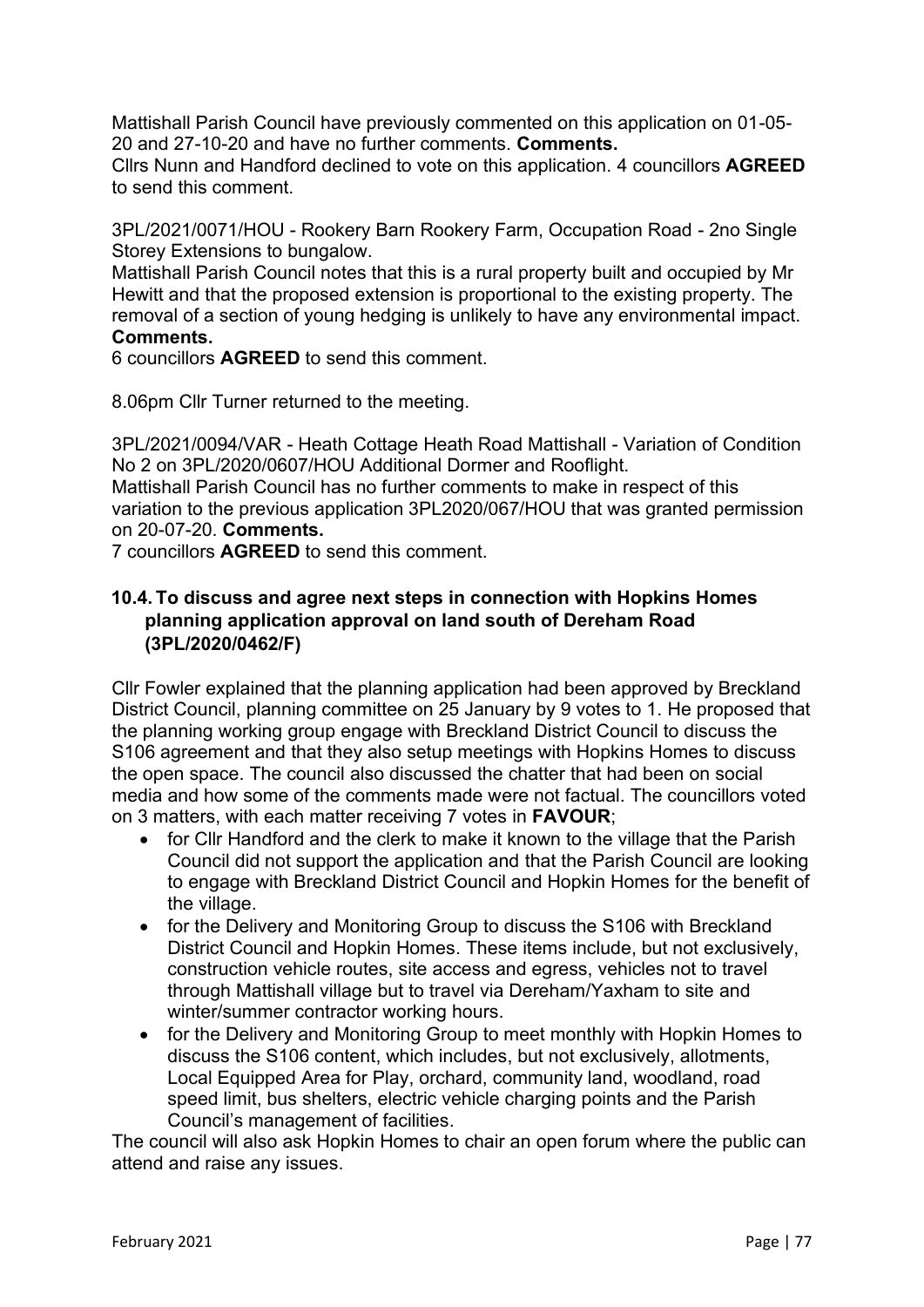#### 8.28pm the public left the meeting.

## **10.5. To consider sending letter to BDC requesting an update on the production of Supplementary Planning Documents (SPD's)**

The council voted in **FAVOUR** of sending a letter to Breckland District Council requesting an update on the production of SPD's.

# **11.To agree Planning and Monitoring Policy**

Cllr Turner explained that the scope for the Neighbourhood Plan Delivery and Monitoring Group was too big and suggested that this be amended to cover planning only and the working group be renamed the Planning and Monitoring Group. The clerk explained that planning applications were emailed to her from Breckland and she would be happy to continue to send these to the working group. The council **AGREED** that where applications were received with a deadline date before the next meeting, the clerk would ask Breckland for an extension. Where the extension was declined the parish council would need to hold an extraordinary meeting if they wanted to comment on that application.

The council **AGREED** appendix A, that Cllr Turner would make the amendments discussed and that the policy be reviewed in 12 months.

Cllr Nunn raised the matter of media chatter and the confusion some people experienced during the Breckland District Council planning committee meeting on 25 January, where there were 2 Cllr Martin's speaking, 1 being Cllr Keith Martin, who was in favour of the Hopkins planning application and was on the planning committee and the other being Cllr Ian Martin, District Councillor, who spoke against the planning application.

8.55pm Cllr Paul Claussen left the meeting.

# **12.To review and agree Play Area Inspection and Maintenance Policy**

Cllr Piper proposed the policy to read "Reactive inspections are undertaken based on complaints, requests and reports received by the Parish Clerk. Such inspections will normally be undertaken by the Parish Clerk and a council representative" instead of "Reactive inspections are undertaken based on complaints, requests and reports received by the Parish Clerk. Such inspections will normally be undertaken by the Parish Clerk and the handyman." The council **AGREED** this change.

## **13.To pass a resolution (under the Public Admission to Meetings Act 1960) to exclude members of the public and press for the following confidential item: to agree pay range to be advertised for handyperson position**

The council **AGREED** to advertise the position at an hourly rate of between £12.50 and £16, on the parish council website, Facebook page, local shop windows and the job centre. They also **AGREED** they would prefer to engage with someone who was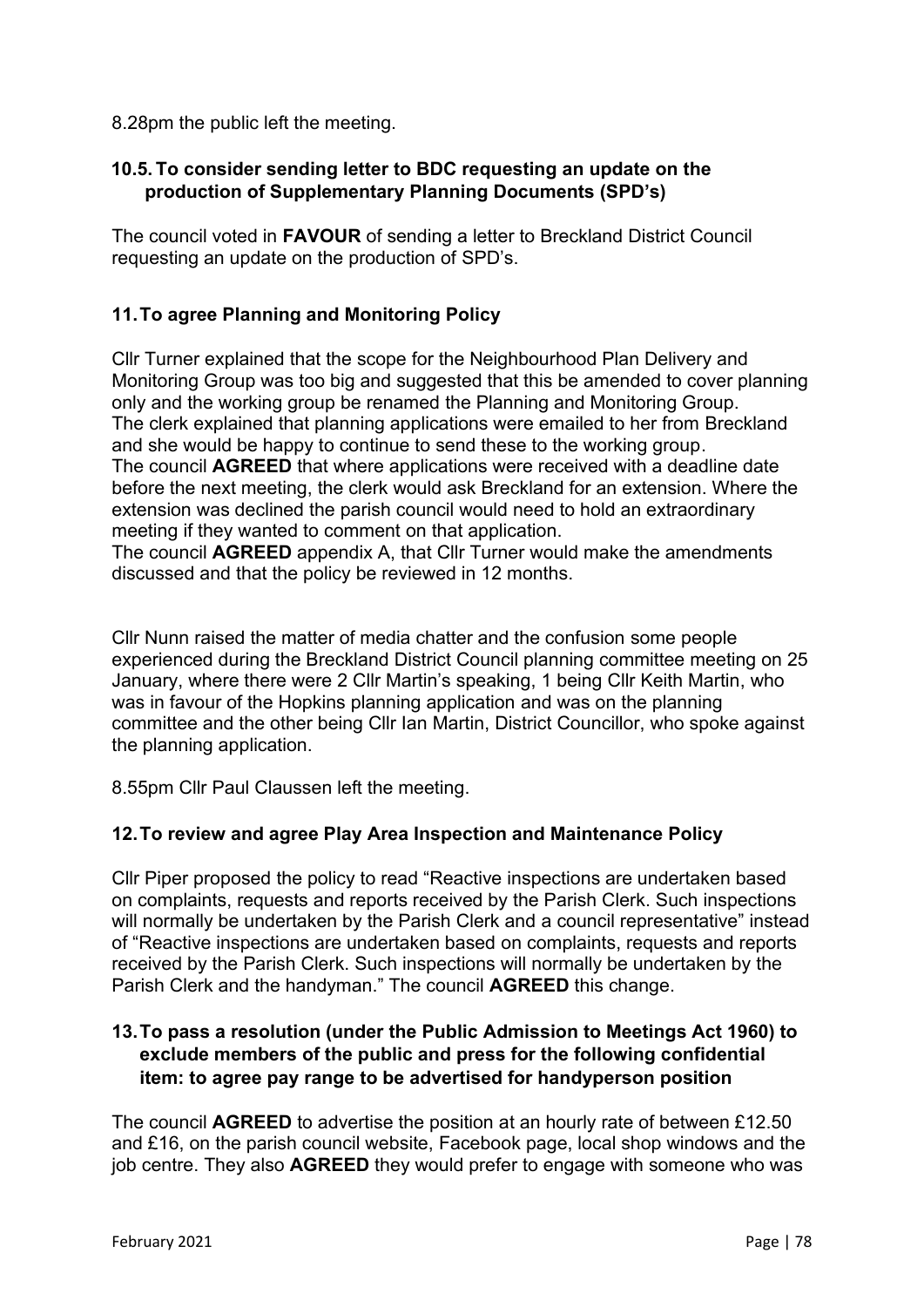self employed but if this is not achievable, they would consider a contractor first and then an employee.

# **14.To consider the government tree scheme**

The clerk explained that the government tree scheme was not open to public bodies, however there was a scheme run by the Woodland Trust that was open to landowners. Cllr Piper will discuss this with the Barlow Trust to see if there was a need for more trees on the village green and the council will carry this item forward to see if there is a benefit to the Hopkin Homes site.

# **15.To consider installation of village gateway signs**

The clerk shared the design and cost details with the council, these costs range between £340 and £1,670. She explained that the council maybe able to apply for a grant at the end of the year.

The councillors discussed that the current signs are paid for and maintained by Norfolk County Council and any new sign would fall to the Parish Council to maintain. There was also a concern raised that the acquisition of new signs, when the village already had signs, was falling into commercialism and that the funds could be better spent. The village may receive one new sign as a result of the Hopkin Homes development. The council **AGREED** to carry this item forward but asked the clerk to contact Highways to ask if they could raise the height of the flowerbeds by the village signs.

# **16.To receive items for 1 March agenda**

To discuss/agree an open spaces policy, to discuss if a review of the neighbourhood plan is required, to discuss formally disbanding the neighbourhood planning group.

# **17.Correspondence and reports (information only)**

- **17.1. NWL project update and report from meeting 28 January**
- **17.2. Norfolk ALC wellbeing (open letter to all councillors)**
- **17.3. BDC member briefings**
- **17.4. CAN's funding newsletter**
- **17.5. Social media report**

Cllr Nunn thanked Cllr Handford for the increase in Facebook followers to 175.

**17.6. Xmas hampers report**

# **17.7. Broadband progress**

Cllr Piper advised Openreach were working on this and there should be an update available at the next meeting.

# **17.8. Defects on the highway**

Cllr Fowler advised that Highways had acknowledged all the defects raised and that these should be repaired within 6 weeks.

9.29pm Cllr Nunn closed the meeting.